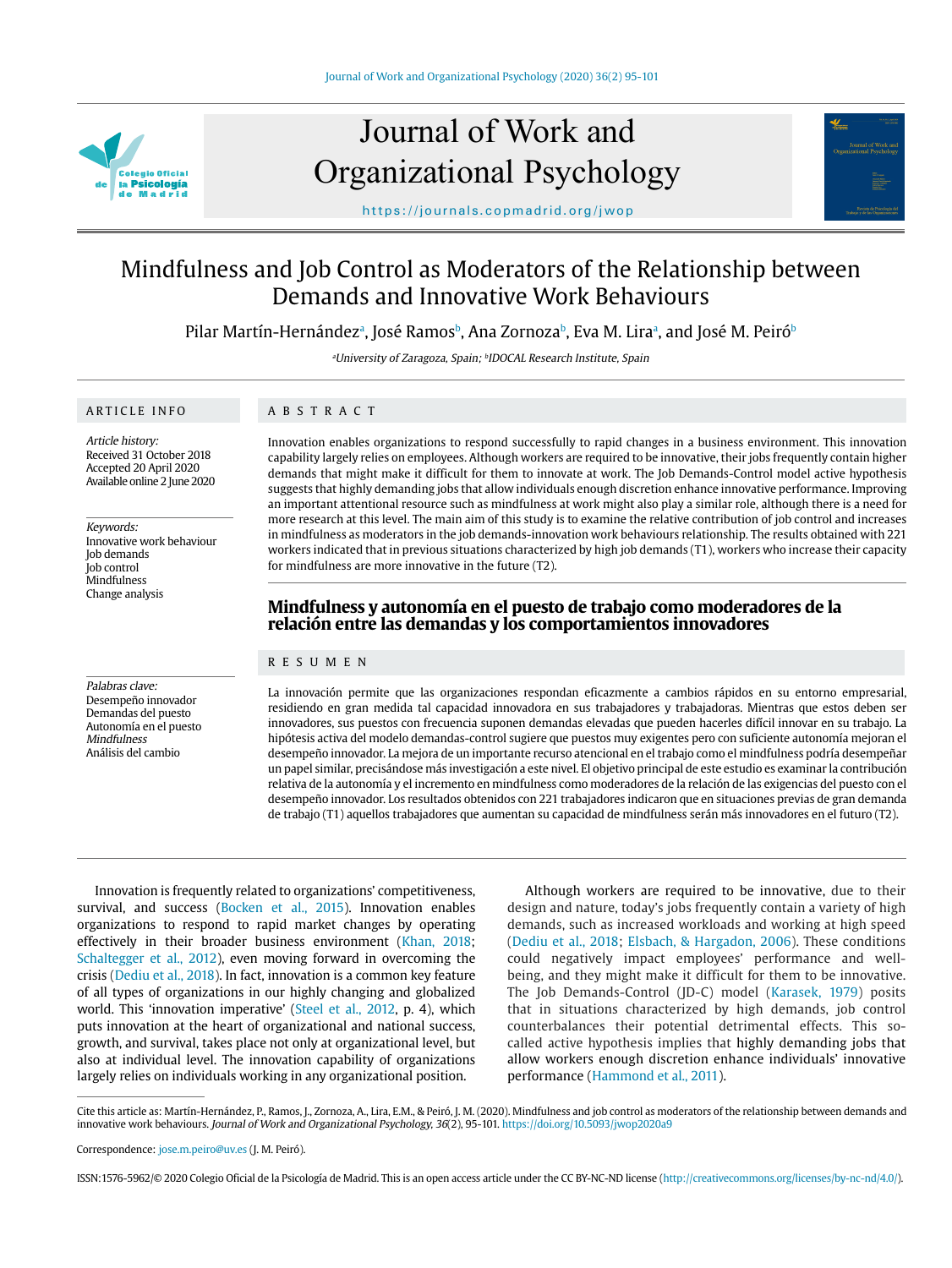The motivational process that seems to underlie this moderating effect of job control in the relationship between job demands and innovative work behaviours (IWB) has captured researchers' interest (see for a revision Bos-Nehles et al., 2017). However, the potential role of some attentional processes represented by mindfulness has been under-researched using the underlying logic of JD-C. The sustained attention at work that mindfulness implies could guide a selective search for creative ideas in an individual's memory (Smeekens, & Kane, 2016), thus increasing the introduction of new ways of doing one's job. In addition, mindfulness may lead workers to rebound or "re-perceive" (Lomas et al., 2017) their jobs in terms of demands, fostering a more benign appraisal of demands as challenges rather than hindrances, which would result in higher innovative performance. Whereas mindfulness is intended to be a dynamic process (Langer, & Moldoveanu, 2000), the scarce research at this level is mostly transactional. Little is known about whether changes in mindfulness might work as a catalyser of past demands, and whether more mindful workers would exhibit higher levels of IWB in response to previous high job demands. Another important question is the relative relevance of mindfulness compared to the moderating effect of job control proposed by the JD-C active hypothesis. In this context, the main aim of this study is to investigate, in light of the JD-C model, the relative contribution of both job control and increases in mindfulness, considered as two alternative resources, as moderators of the effect of previous job demands on IWB (control as a job resource, mindfulness as a personal resource). To our knowledge, this is the first study to analyse this question.

#### **Demands and Control as Antecedents of IWB**

Innovation enables organizations to cope with uncertain conditions and operate effectively in their broader business environment (Khan, 2018; Schaltegger, et al., 2012), thus moving forward in overcoming crises (Dediu et al., 2018). Hence, innovation plays a pivotal role in organizations, and employees are needed who actively contribute to organizational innovation (Messmann et al., 2017) through their innovation behaviours.

IWB has been defined as "… the intentional introduction and application within a job of ideas, processes, products, and procedures that are new to that job and which are designed to benefit it …" (West & Farr, 1999, p. 9). As Woods et al. (2018) noted, there is some consensus (e.g., Anderson et al., 2014; Janssen, 2000) that IWB is composed of three distinct forms of behaviour representing the three main stages of the innovation process: idea generation (closely related to creativity, it implies the production of new ideas), idea promotion (i.e., finding support and help to carry out the newly generated ideas), and idea realization (i.e., the implementation of these new ideas). Thus, innovative performance in the workplace means the accomplishment of work tasks or duties through a set of behaviours that involve workers' generation, promotion, and implementation of new and improved ways of doing things.

IWB, which are broader than creativity and yet related to it (Shin et al., 2017), are at the heart of organizational success and effectiveness. Moreover, innovative performance has also been linked to employee satisfaction and well-being, lower rates of absenteeism, and even improvements in quality of life (Dediu et al., 2018). It is not surprising that the question of how to increase IWB has been the focus of a large amount of research, showing that these behaviours are fostered by personal and contextual factors, such as openness to experience, and HRM practices, such as training and development (for a revision see Bos-Nehles et al., 2017; Da Costa et al., 2015; Hammond et al., 2011). Of all the potential IWB predictors, the most important ones seem to be some job design characteristics, such as job control or job autonomy (Anderson et al., 2014; Audenaert et al., 2017; Battistelli et

# al., 2013; Da Costa et al., 2014; De Spiegelaere et al., 2012; Dediu et al., 2018; Martín et al., 2017; Martín et al., 2007).

In this context, it must be noted that IWB are not only a highly valuable and necessary performance outcome in organizational settings, but also a paradoxical one (Thayer et al., 2018). Although workers are required to be innovative at work, due to this 'innovation imperative', these requirements may create new demands (Messmann et al., 2017). In addition, their jobs inherently involve high and diverse workload demands in terms of time and quality pressures (Dediu et al., 2018; Elsbach & Hargadon, 2006) or emotional and cognitive requirements (i.e., intense concentration), as well as less control and autonomy, mostly at lower organizational levels (Kossek, & Lautsch, 2018). These job demands may not only negatively impact workers' well-being and performance outcomes, but they can also make it difficult for them to be innovative at work, especially if they are not provided with enough job control.

Whereas job demands (i.e., job overload) refer to "…all aspects of the job that require sustained physical or mental effort…", job control is defined as "… the range of decision-making freedom – discretion – available to the worker facing those demands" (Karasek, 1979, p. 3), and considered as a job resource "… may be functional in achieving work goals, reducing job demands and their associated costs" (Demerouti et al., 2001, p. 501). Beyond the direct and additive harmful effect of job demands and the positive one of job control on a variety of outcomes for individuals, demands and control can also have combined or interactive effects. In other words, if workers are provided with enough control or decision latitude to determine how to carry out their job requirements, the potential detrimental effects of high job demands can be offset. The well-established Karasek's (1979) Job Demands-Control model (JD-C) was the first to set up and test these proposals, which were extended and widely researched in a more recent theoretical and empirical proposal, the Job Demands-Resources model (Bakker & Demerouti, 2017; Demerouti et al., 2001).

According to the JD-C (Karasek, 1979), job demands will significantly effect IWB, but the direction of this relationship seems far from conclusive. Previous studies have shown curvilinear (Baer & Oldham, 2006), non-significant (i.e., Martín et al., 2007), negative (i.e., Dediu et al., 2018), and positive (i.e., Martín et al., 2017) relationships between job demands and IWB. Due to this conflicting evidence, our first hypothesis about the effects of job demands on IWB will be non-directional. Ren and Zhang (2015) argued that these inconsistent results could be due to the primary focus of research on the levels of pressure, neglecting the nature and type of stressors. Whereas hindrance stressors might include demands such as organizational politics and concerns about job security, challenge stressors, or demands such as time urgency or high workload, could be considered by workers as opportunities for growth, learning, and achievement (Ren & Zhang, 2015). However, this perception of job demands in terms of challenges that could lead to more IWB might depend on the amount of job control provided to workers.

This so-called "active hypothesis" derived from the JD-C model suggests that highly demanding jobs that allow individuals enough discretion would lead them to perform their jobs in a more innovative way (Hammond et al., 2011), through a changed motivation level, because control strengthens the positive relationship between job demands and IWB (De Spiegelaere et al., 2012). In this direction, Martín et al. (2007) found that in situations characterized by higher demands, workers who had high control were more innovative in their jobs. More recently, Dediu et al. (2018) obtained a similar effect in their study: a small but significant and positive relationship existed between job demands, such as working at high speed, and job autonomy in the prediction of idea implementation. In this context, our first set of hypotheses state:

- H1: Job demands will predict IWB.
- H2: Job control will positively predict IWB.
- H3: Interaction between job demands and job control will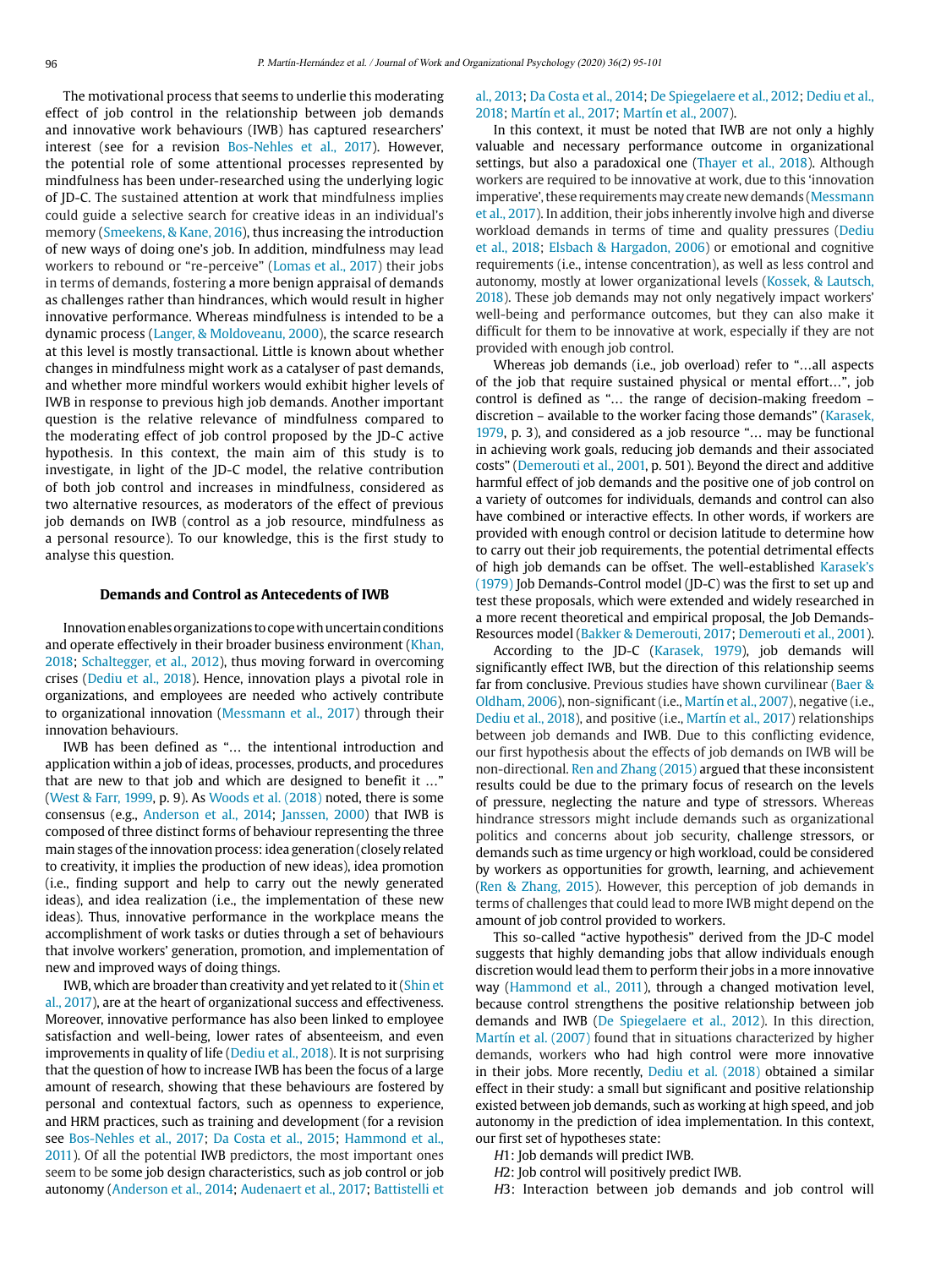predict IWB, such that control will moderate the relationship between job demands and IWB. When facing high demands those workers with high job control will perform more innovative behaviours than workers with low control.

# **The Role of Mindfulness in the Promotion of IWB in Response to Demands at Work**

Workers are expected and impelled to develop IWB in different conditions, including in high demand and low control situations. Therefore, IWB is a high-risk, uncertain activity that can be cognitively taxing (Montani et al., 2018). Thus, workers' IWB could imply a need for and an investment of resources beyond merely motivational ones, for example, attentional resources such as mindfulness. Several studies (e.g., Lee & Zelman, 2019; Shuai et al., 2020; Weinstein et al., 2009) have shown the important role that mindfulness can play in difficult situations characterized by high demands of different kinds, moderating their effects on a varied range of results at individual level, such as depression, anxiety, and recovery from stress. However, little is still known with regard to the potential moderator role that mindfulness could play in the relationship between job demands and its related outcomes. Just a recent trend has integrated mindfulness within JD-R models (Bakker & Demerouti, 2017; Demerouti et al., 2001) as a personal resource. Grover et al. (2017) found that mindfulness at work moderated the influence of emotional demands on workers' stress, supporting the idea that mindfulness is a personal resource. Moreover, resources are considered functional in reducing job demands (Demerouti et al., 2001).

Brown and Ryan (2003) defined mindfulness as a "quality of consciousness that is characterized by clarity and vividness of current experience and functioning and thus stands in contrast to the mindless, less "awake" states of habitual or automatic functioning that may be chronic for many individuals" (p. 823). In the Industrial and Organizational Psychology literature, the interest in mindfulness is recent, with growing but scarce theoretical development and empirical research in the workplace (Good et al., 2016; Saraç, 2020), especially from a longitudinal point of view. Recent meta-analyses (Lomas et al., 2017; Mesmer-Magnus et al., 2017) indicated that mindfulness is associated with several personal and professional outcomes relevant to workplace performance and behaviours, such as working harder and performing better, and several work-related constructs, such as work engagement.

Leroy et al. (2013) noted that mindfulness might make workers more attentive, focused, and immersed in their tasks, leading them to discover new ways and procedures for performing their work activity. Moreover, they suggested that mindfulness could exert an additional indirect influence, modifying workers' perceptions of job demands such as overload. More mindful people may be more likely to focus their attention at work and situate their mind in the present moment (Dane & Brummel, 2014). This sustained and focused attention may provide the necessary resources for all the steps in a complex processing plan (Schweizer & Moosbrugger, 2004), as in problem solving, guiding a selective search in an individual's memory for information relevant to the solution, and even inhibiting non-creative but accessible ideas (Smeekens, & Kane, 2016). Recently, consistent with an ongoing body of organizational research focused on attention (Dane & Brummel, 2014), some recent studies (Mendonça et al., 2018) have supported a positive association between creativity at work and mindfulness. Montani et al. (2018) showed that mindfulness has an indirect influence on IWB by modifying the influence of negative affect experiences in the workplace on this behaviour. In this regard, Bostock et al. (2018) conducted an extensive mindfulness intervention in the workplace with 238 healthy employees from two large companies in the United Kingdom. They found that the increase in workers' mindfulness capability (that is, positive changes

in mindfulness) was associated with improvements in daily positive affect, global well-being, anxiety and depressive symptoms, and job strain at work, conceptualized as a combination of perceptions of high demands and low job control.

As mentioned above, the direct effect of job demands on IWB is controversial. Therefore, more empirical efforts are needed to clarify these relationships and, especially, their potential moderators. The sustained attention at work that mindfulness represents may lead workers to rebound or "re-perceive" (Lomas et al., 2017) their job demands, fostering a more benign appraisal of potential stressful conditions. Mindfulness could allow the use of more approach strategies instead of avoidance strategies in coping with job demands, which can be viewed as challenges rather than hindrances (Weinstein et al., 2009). Thus, active problem-focused coping styles (Ren & Zhang, 2015) would be used, with more innovation in doing their jobs. In fact, IWB can be viewed as a problem-focused coping strategy. In order to cope with high job demands, more mindful workers would carry out their tasks in new and improved ways, similar to what the JD-C model active hypothesis suggests about job control. In other words, mindfulness could represent an important alternative resource in coping with job demands, from the new ways of doing that IWB implies to other job resources as job control. Furthermore, although mindfulness is a dynamic process, research has not taken into account whether increases in mindfulness might work as a catalyser of past demands, leading more mindful workers to exhibit higher levels of IWB in response to prior higher demands. We hypothesize that prior high demands will lead to further innovative behaviours if mindfulness increase in this period. In this context, our second set of hypotheses state:

H4: The increase in mindfulness will positively predict IWB.

H5: The increase in mindfulness will moderate the relationship between job demands and IWB. In situations characterized by higher prior demands more mindful workers will exhibit higher levels of IWB.

### **Method**

# **Participants and Procedure**

In T1, 333 workers were sampled from 17 Spanish organizations in a wide range of organizations as hospitals, care centres for elderly, care centres for people with disabilities, primary and middle schools, heath devices manufacturing cereal cooperatives, and ham dryers. Questionnaires were completed by participants in their workplaces from January to July 2014. Anonymity was guaranteed, participation was voluntary, and written consent was obtained. Later, 221 of these workers completed the questionnaire in T2 (response rate was 66.4%) 6 months after T1. In order to identify participants who responded to the questionnaire twice, while guaranteeing anonymity, all of them were asked to provide a code that only they knew. Regarding sex, 34% of the participants in T2 were men ( $n = 75$ ), and 66% were women ( $n = 146$ ). Workers' ages ranged from 22 to 63 years ( $M_{H1}$  = 41.69,  $SD_{H1}$  = 10.41;  $M_{H2}$  = 42.04,  $SD_{12}$  = 10.53). Participants' job tenure varied from less than 1 year to 38 years ( $M_{t1}$  = 7.88,  $SD_{t1}$  = 7.9;  $M_{t2}$  = 8.43,  $SD_{t2}$  = 7.82).

#### **Measures**

Job demands and job control. Both variables were operationalised using Karasek's (1985) Job Content Questionnaire (JCQ). Responses were rated on a 5-point Likert-type scale from never (1) to always (5). More specifically, job demands were measured with 3 items that capture demands from the JCQ psychological job demands subscale, related to individuals' perceptions of their workload. A sample item is "It is a hectic job". A principal components analysis (PCA) was run to test the validity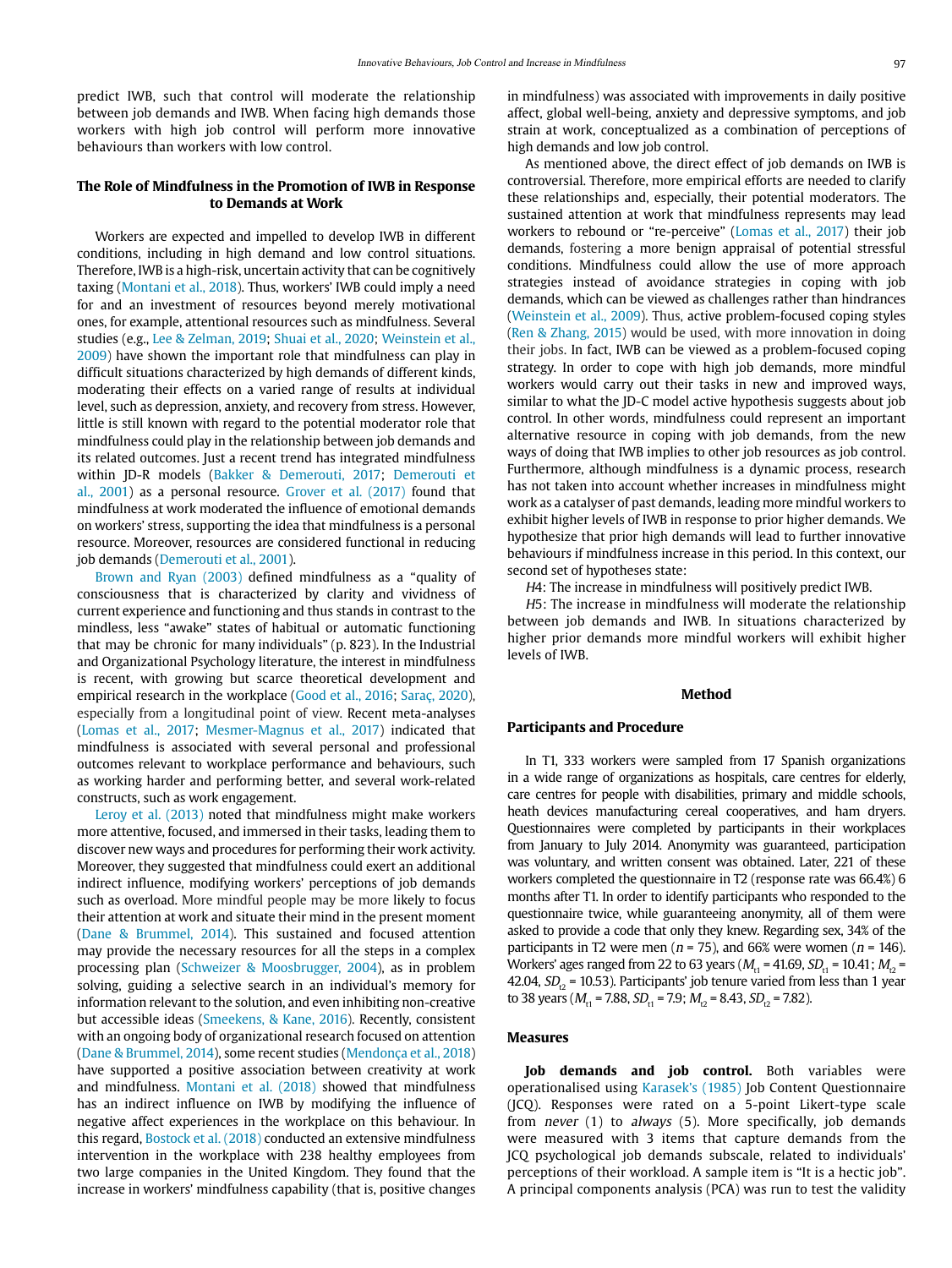of this scale in the current sample. The findings confirmed the 3 items loaded highly on one first factor, with the Kaiser-Meyer-Olkin test of sampling adequacy (KMO) equal to .66 ( $p < 0.1$ ) which is adequate (Field, 2012). Furthermore, Cronbach's  $\alpha$  for this scale in our study was .74 in T1. Job control was assessed as a composite measure from two related JCQ subscales, skill discretion and decision authority, using 8 items related to a worker's freedom to decide how to accomplish job demands or how to perform tasks (e.g., "I can decide how I do my work"). To check the validity of such scale in our sample, a PCA was performed, finding good results (Field, 2012). These 8 items loaded highly in one first factor (KMO  $=$  .72,  $p < 0.01$ ). Cronbach's alpha for this scale in this study was .71 in T1.

**Mindfulness.** We assessed mindfulness using the State-MAAS scale, adapted from the original MAAS scale (Brown, 2016; Brown & Ryan, 2003), which captures mindfulness as a receptive state of mind in which attention, informed by a sensitive awareness of what is occurring in the present, simply observes what is taking place. The State-MAAS scale consisted of 5 items rated on a 6-point Likert scale from almost never (1) to almost always (6). A sample item is "I do jobs or tasks automatically, without being aware of what I am doing". This scale has demonstrated reliability, as well as convergent validity with trait mindfulness as assessed by the 15-item MAAS (Brown & Ryan, 2003; Tanay & Bernstein, 2013). In both the shorter and longer versions, MAAS' items reflect mindlessness. Thus, as is common in research using MAAS, items were reverse-coded to form a mindfulness score, with higher scores indicating higher levels of mindfulness. To test the validity of this scale, two PCA were run, one for T1 and the other one for T2, finding good results (Field, 2012). The five items were loading on just one factor both in T1 (KMO = .82, p  $\le$  .01) and in T2 (KMO = .82,  $p \le 0.1$ ). Cronbach's alpha for the State-MAAS in this study were .78 in T1 and .79 in T2.

**Innovative behaviour at work.** IWB was assessed using Janssen's (2000, 2003) nine-item measure which captures self-rated innovative performance by own worker. Of these 9 items, three refer to idea generation (e.g., "Creating new ideas for difficult issues"), three to idea promotion (e.g., "Mobilizing support for innovative ideas"), and the remaining three to idea realization (e.g., "Transforming innovative ideas into useful applications"). Responses were rated on a 7-point scale ranging from never (1) to always (7). Intercorrelations among the three IWB components were found to be above .79 (Janssen, 2003). Therefore, consistent with the previous literature review, idea generation, idea promotion, and idea realization were combined to create an overall IWB scale. The results obtained from the PCA confirmed these 9 items were loading highly on one factor. In terms of goodness of fit KMO was also quite high (KMO = .90,  $p < .01$ ). Furthermore, Cronbach's alpha in this study for IWB in T2 was .95.

**Control variables.** Participants reported gender (1= female, 0 = male) and job tenure (in years). We included these factors, frequently taken into account as control variables in innovation studies, because male workers with more job tenure have been found to be more innovative in their jobs (Audenaert et al. 2017; Battistelli et al, 2013; Hammond et al., 2011; Martín et al., 2007).

#### **Data Analysis**

In order to test our two sets of hypotheses, model 2 (multiple additive moderation) from the SPSS PROCESS macro by Hayes (2013) was used. Model 2 makes it possible to estimate the effects of several moderators separately in the same model, so that results obtained indicate the relative relevance of each moderator in the relationships under investigation. Following Hayes' (2013) recommendations, the investigation of moderation was performed even when predictors did not show significant associations with DV in previous regressions. Analyses were mean-centred, using IWB in T2 as criterion, job demands (in T1) as predictor, and job control (in T1) as moderator because we considered that control is a more stable resource. In order to analyse the moderation role of increase in mindfulness, we entered mindfulness in T2 controlling for T1 (Hayes & Rockwood, 2017).

#### **Results**

#### **Preliminary Analysis**

Table 1 depicts the results of descriptive and correlational analyses. Cronbach's alphas (on the diagonal) are above .70. The results showed a positive and significant relationship between job demands and IWB at time 2,  $(r = .18, p < .05)$  reflecting a low level relationship. Job control showed a moderate-level positive relation with IWB in time 2 ( $r = 0.37$ ,  $p < 0.05$ ). It means that IWB in T2 showed a stronger relation with previous job control than previous levels of demands. Moreover, job demands and job control are positively related ( $r = .19$ ,  $p < .05$ ), showing low correlation among them, so that the most demanding jobs seem to involve slightly more autonomy. In addition, mindfulness measures at T1 and T2 showed a moderate significant correlation ( $r = .55$ ,  $p < .01$ ). Considering the nature of mindfulness, test-retest reliability of MAAS scale is a relevant estimate of transient errors (Salgado, 2015), defined by Schmidt et al. (2003) as "longitudinal variations in responses to measures that are produced by random variations in respondents' psychological states across time" (p. 206). In our sample, the effect size of this correlation means that mindfulness shows a high level of within-variance as a result of individual psychological state changes between T1 and T2, and not only as a result of lack of questionnaire's reliability.

**Table 1.** Means, Standard Deviations, Cronbach's alpha, and Zero-order Pearson's Correlations among the Variables

| Variable             | M    | <i>SD</i> | $\overline{1}$ | 2                        | 3        | 4       | 5        | 6   | 7   |
|----------------------|------|-----------|----------------|--------------------------|----------|---------|----------|-----|-----|
| 1. Gender            |      |           |                |                          |          |         |          |     |     |
| 2. Job tenure        | 7.88 | 7.90      | .03            | $\overline{\phantom{a}}$ |          |         |          |     |     |
| 3. JD T1             | 3.60 | 0.80      | .04            | .04                      | .74      |         |          |     |     |
| 4. JC T1             | 3.54 | 0.54      | .11            | $-.10$                   | $.19***$ | .71     |          |     |     |
| 5. MD T1             | 4.76 | 0.85      | $-.09$         | .10                      | $-.04$   | .08     | .78      |     |     |
| 6. MD T <sub>2</sub> | 4.74 | 0.86      | $-.16*$        | .08                      | $-.05$   | .07     | $.55***$ | .79 |     |
| 7. IWBT2             | 4.25 | 1.22      | .01            | .01                      | $.18*$   | $.37**$ | .12      | .12 | .95 |
|                      |      |           |                |                          |          |         |          |     |     |

Note.  $N = 221$ .

 $*p < .05, **p < .01.$ 

#### **Testing the Multiple Additive Moderation Model**

The model was statistically significant ( $R^2$  = 18%,  $F$  = 5.92,  $p$  < .001). As Table 2 shows, after controlling for gender, job tenure, and mindfulness in T1, job control in T1 positively predicted IWB in T2 ( $\beta$  = .74,  $SE = .10$ ,  $t = 1.51$ ,  $95\%$  CI [0.42, 1.01],  $p < .01$ ). Job demands in T1 and the increase in mindfulness did not have a significant influence on IWB in T2. Regarding the relative contribution of the two moderators, job control and the increase in mindfulness, the effect of job demands in T1 on IWB in T2 was not moderated by job control in T1, but it was moderated by the increase in mindfulness (β = .26, *SE* = .11, *t* = 2.38, 95% CI [0.04, 0.46], p < .05), accounting for 2.2% of the variance in IWB in T2,  $F(1, 212) = 5.68$ ,  $p < .05$ . These results support H2 and H5.

Figure 1 presents the plot of the relationship between IWB and mindfulness at two levels of job demands (1SD below mean and 1*SD* above mean). Workers with positive changes in mindfulness presented higher levels of IWB when their work in T1 was more demanding. However, for those who experienced a decrease in mindfulness, higher job demands resulted in lower innovation levels.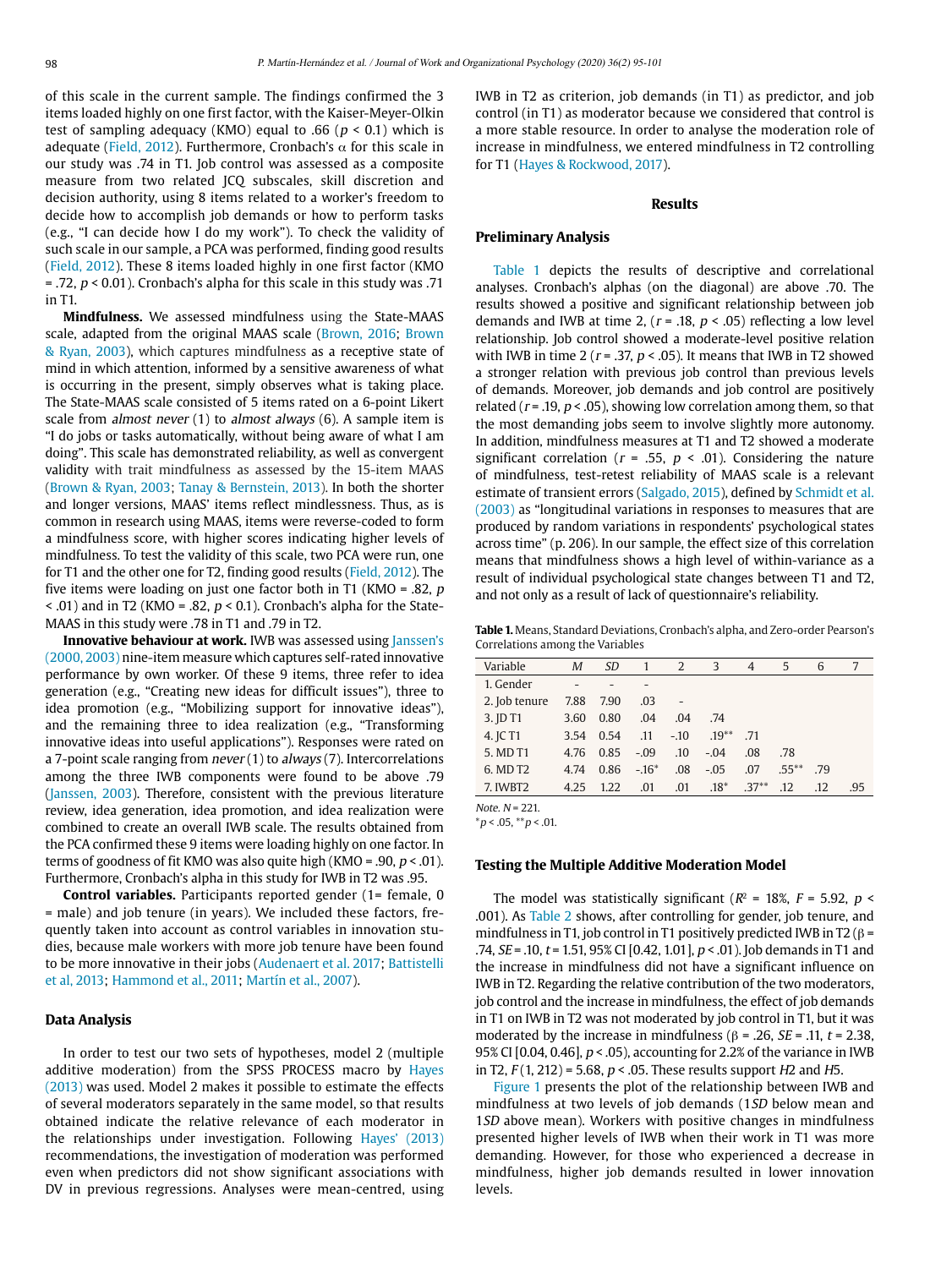# **Discussion**

The current study used the underlying logic of the JD-C model to investigate the relative contribution o both prior job control and increases in mindfulness as moderators of the effect of previous job demands on IWB. The results provided support for the lagged moderating effect of increases in mindfulness, but not for the moderating effect of job control. This variable, however, had a key direct role in positively fostering IWB. Regarding our first set of hypotheses, the results did not support a significant direct effect of job demands on IWB (H1) or a joint effect of job demands and job control (H3). We confirmed a positive direct relationship of job control to IWB (H2), as in previous research (Anderson et al., 2014; Audenaert et al., 2017; Battistelli et al., 2013; Da Costa et al., 2014; De Spiegelaere et al., 2012; Dediu et al., 2018; Martín et al., 2017; Martín et al., 2007).

**Table 2.** Multiple Additive Moderation Model on IWB (T2) Results

| Variable                                 | B        | SE  | t       | 95%         | <b>SE</b>   |
|------------------------------------------|----------|-----|---------|-------------|-------------|
|                                          |          |     |         | <b>LLCI</b> | <b>ULCI</b> |
| Gender                                   | .01      | .16 | 0.07    | $-0.31$     | 0.34        |
| (Job tenure (T1)                         | .01      | .01 | 0.49    | $-0.02$     | 0.01        |
| Mindfulness (T1)                         | .09      | .11 | 0.82    | $-0.12$     | 0.30        |
| [ob demands (T1)                         | .15      | .15 | 4.98    | $-0.04$     | 0.35        |
| [ob control (T1)                         | $.74***$ | .10 | 1.51    | 0.42        | 1.01        |
| Mindfulness (T2)                         | .05      | .11 | 0.43    | $-0.16$     | 0.26        |
| Job demands $(T1)^*$<br>[ob control (T1) | .01      | .18 | $-0.03$ | $-0.36$     | 0.36        |
| Job demands $(T1)^*$<br>Mindfulness (T2) | $.26*$   | .11 | 2.38    | 0.04        | 0.46        |

Note.  $N = 221$ . LLCI = lower limit of 95% confidence interval; ULCI= upper limit of 95% confidence interval. B are the unstandardized regression coefficients.  $*p < .05, **p < .01.$ 

This lack of a significant effect of past job demands is consistent with results obtained in previous cross-sectional research (i.e., Janssen, 2000; Martín et al., 2007; Ren & Zang, 2015). In addition to it, we did not find support for JD-C active hypothesis. In other words, job autonomy did not strengthen a positive relationship between job demands and IWB in highly demanding jobs that allow individuals enough discretion about how they work (Hammond et al., 2011). Dediu et al. (2018) pointed out that this effect has been elusive in the existing research. Moreover, these authors suggested that it is more frequently obtained (i.e., Martín et al, 2007) when the measure of job demands encompasses hindrance demands, such as role ambiguity, instead of challenge demands. In sum, job control is a key antecedent of IWB. It is more crucial in direct terms than level and nature of prior job demands, but boundary conditions cannot be identified in our study.

Regarding our second set of hypotheses, our findings are consistent with those obtained by Montani et al. (2018). Our results did not support H4, related to the direct positive effect of mindfulness on IWB. We found that an increase in mindfulness moderated the effect of job demands on IWB, so that as mindfulness increased, the effect of job demands on IWB also increased in a positive way (H5). In other words, an increase in mindfulness would play a similar role as the one expected from job control in JD-C Model active hypothesis. In agreement with Dane and Brummel (2014), Leroy et al. (2013), and Lomas et al. (2017), positive changes in sustained attention at work that mindfulness represents may lead workers to rebound or "re-perceive" their jobs in terms of demands, making them more attentive, focused, and immersed in their tasks. Therefore, mindfulness would lead them to be more innovative in their jobs in response to prior situations of high job demands, actively coping with them. In summary, our findings show that if job control and mindfulness increase are examined separately but simultaneously in

the same model as moderators of job demands in IWB prediction, the relative relevance of attentional processes that enhance behavioural self-regulation as improvements in mindfulness – in a similar way to thriving (Wallace et al., 2016) – are significantly higher than merely motivational processes underlying job control.



**Figure 1.** The Moderation Effect of Increase in Mindfulness on the Relationship between Job Demands (T1) and IWB (T2) at two Levels of Job Demands: low (-1SD) and high (1SD).

#### **Limitations and Implications**

This study has some limitations. As noted above, empirical research at this level usually conceptualizes and measures IWB as a single dimension consisting of three different forms of behaviour – idea generation, idea promotion, and idea realization – referring to the three different stages of the IWB process. However, in line with Wood et al.'s (2018) arguments, this conceptualization of IWB might not properly capture its complex multi-dimensional properties, and the three different forms of IWB may be related to distinct antecedent factors and personality traits. Future research should clarify whether increases in mindfulness affect each form of IWB differently. All the measures used in this study were self-reported at individual level; therefore, the strength of the observed relationships might be artificially inflated by common method variance. To avoid this, future research should use other types of assessments and informants.

Despite these limitations, the current study contributes to the limited longitudinal empirical research on the role of mindfulness in fostering IWB. To our knowledge, it is the first study to examine the effect of increases in mindfulness on IWB. Positive changes in mindfulness might make workers re-perceive the demands of their jobs. Workers may view these demands as more challenging, and they may be more innovative in responding to them, and this effect seems to be lagged. These results also provide a set of practical implications. In our highly globalized, dynamic, flexible, and demanding world of work, where workers are required to be innovators and there is a need for conditions where innovation can flourish successfully and sustainably across time, our findings contribute to efforts devoted to how IWB can be fostered.

First, if organizations provide their workers with enough decision latitude at any moment in time, they will be more innovative in a more constant and sustained way. Although it may be difficult to increase job control, even through job redesign strategies such as job enrichment due to the nature of work (for example, production lines), mindfulness interventions are "parsimonious in benefitting the spectrum of individual workplace functioning" (Good et al., 2016, p. 134). Although interventions to enhance individuals' mindfulness are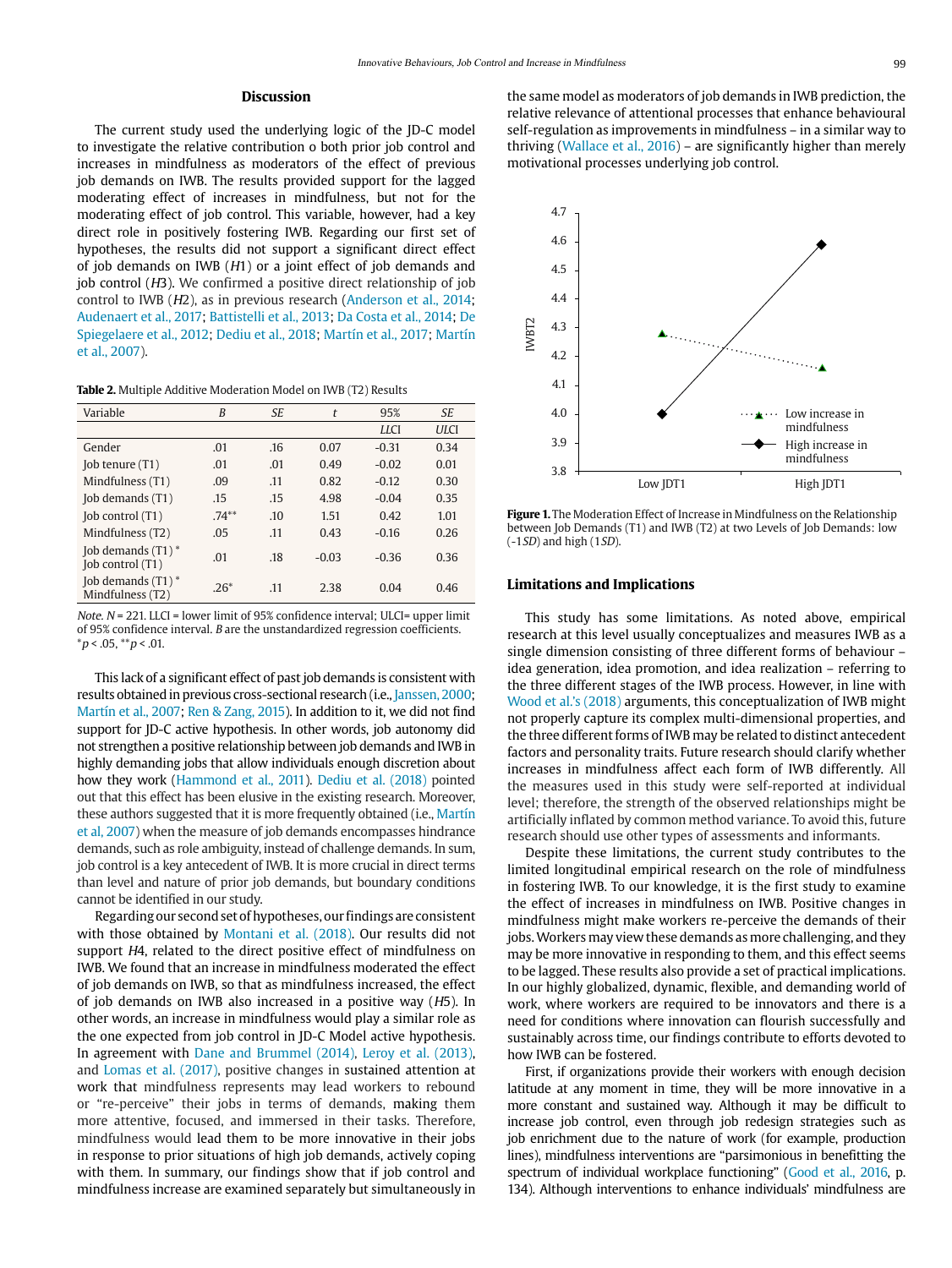increasingly more common in diverse contexts, including work (Hyland et al., 2015) and can lead to a wide array of key performance outcomes, most of these interventions are mainly concerned with strain reduction. Mindfulness workplace interventions could also provide workers with an important personal resource that enables them to see potential stressful conditions as challenges rather than hindrances, leading them to be more innovative at work. As a personal resource, positive changes in this personal disposition led workers who increased their mindful capability and worked under past situations of high demands to display higher levels of IWB, but job control did not. In this regard, Grover et al., (2017) suggested that, as a personal resource, mindfulness could even supplant the need for control in coping actively with high job demands. In sum, they concluded that mindfulness seemed to make workers more aware of their own psychological reactions to their work environment and, therefore, more capable of monitoring them. Moreover, positive changes in mindfulness can improve behavioural self-regulation, favouring "the choice of actions that are more authentic and concordant with people's deeply held values, needs and interests" (Montani et al., 2018, p. 126).

#### **Conflict of Interest**

The authors of this article declare no conflict of interest.

#### **Acknowledgments**

This paper was also prepared with the suport of IVIE (Valencia Research Institute of Economic Research), Valencia, Spain.

#### **References**

- Anderson, N., Potočnik, K., & Zhou, J. (2014). Innovation and creativity in organizations a state-of-the-science review, prospective commentary, and guiding framework. Journal of Management, 40, 1297-1333. <https://doi.org/10.1177/0149206314527128>
- Audenaert, M., Vanderstraeten, A., & Buyens, D. (2017). When innovation requirements empower individual innovation: The role of job complexity. Personnel Review, 46, 608-623. [https://doi.org/10.1108/](https://doi.org/10.1108/pr-10-2014-0219) [pr-10-2014-0219](https://doi.org/10.1108/pr-10-2014-0219)
- Baer, M., & Oldham, G. R. (2006). The curvilinear relation between experienced creative time pressure and creativity: Moderating effects of openness to experience and support for creativity. Journal of Applied Psychology, 91, 963-970.<https://doi.org/10.1037/0021-9010.91.4.963>
- Bakker, A. B., & Demerouti, E. (2017). Job demands-resources theory: Taking stock and looking forward. Journal of Occupational Health Psychology, 22, 273-285. <https://doi.org/10.1037/ocp0000056>
- Battistelli, A., Montani, F., & Odoardi, C. (2013). The impact of feedback from job and task autonomy in the relationship between dispositional resistance to change and innovative work behaviour. European Journal of Work and Organizational Psychology, 22, 26-41. [https://doi.org/10.1](https://doi.org/10.1080/1359432x.2011.616653) [080/1359432x.2011.616653](https://doi.org/10.1080/1359432x.2011.616653)
- Bocken, N. M. P., Rana, P., & Short, S. W. (2015). Value mapping for sustainable business thinking. Journal of Industrial and Production Engineering, 32, 67-81. <https://doi.org/10.1080/21681015.2014.1000399>
- Bos-Nehles, A., Renkema, M., & Janssen, M. (2017). HRM and innovative work behaviour: A systematic literature review. Personnel Review, 46, 608-623.<https://doi.org/10.1108/pr-09-2016-0257>
- Bostock, S., Crosswell, A. D., Prather, A. A., & Steptoe, A. (2018). Mindfulness on-the-go: Effects of a mindfulness meditation app on work stress and well-being. Journal of Occupational Health Psychology. Advance online publication.<https://doi.org/10.1037/ocp0000118>
- Brown, K. W. (2016). Mindfulness attention awareness scale, state version. [http://www.kirkwarrenbrown.vcu.edu/wp-content/scales/MAAS%20](http://www.kirkwarrenbrown.vcu.edu/wp-content/scales/MAAS state research-ready + intro.pdf) [state%20research-ready%20+%20intro.pdf](http://www.kirkwarrenbrown.vcu.edu/wp-content/scales/MAAS state research-ready + intro.pdf)
- Brown, K. W., & Ryan, R. M. (2003). The benefits of being present: Mindfulness and its role in psychological well-being. Journal of Personality and Social Psychology, 84, 822-848.<https://doi.org/10.1037/0022-3514.84.4.822>
- Da Costa, S., Páez, D., Sánchez, F., Garaigordobil, M., & Gondim, S. (2015). Personal factors of creativity: A second order meta-analysis. Revista de Psicología del Trabajo y de las Organizaciones, 31, 165-173. [https://doi.](https://doi.org/10.1016/j.rpto.2015.06.002) [org/10.1016/j.rpto.2015.06.002](https://doi.org/10.1016/j.rpto.2015.06.002)
- Da Costa, S., Paez, D., Sánchez, F., Gondim, S., & Rodríguez, M. (2014). Factores favorables a la innovación en las organizaciones. Revista Psicología del Trabajo y de las Organizaciones, 30, 67-74. [https://doi.](https://doi.org/10.1016/j.rpto.2014.06.006) [org/10.1016/j.rpto.2014.06.006](https://doi.org/10.1016/j.rpto.2014.06.006)
- Dane, E., & Brummel, B. J. (2014). Examining workplace mindfulness and its relations to job performance and turnover intention. Human Relations, 67, 105-128. <https://doi.org/10.1177/0018726713487753>
- De Spiegelaere, S., Van Gyes, G., Vandekerckhove, S., & Hootegem, G. (2012). Job design and innovative work behaviour. Enabling innovation through active or low-strain jobs? SSRN Electronic Journal. [https://doi.](https://doi.org/10.2139/ssrn.2158618) [org/10.2139/ssrn.2158618](https://doi.org/10.2139/ssrn.2158618)
- Dediu, V., Leka, S., & Jain, A. (2018). Job demands, job resources and innovative work behaviour: A European Union study. European Journal of Work and Organizational Psychology, 27, 310-323. [https://doi.org/1](https://doi.org/10.1080/1359432x.2018.1444604) [0.1080/1359432x.2018.1444604](https://doi.org/10.1080/1359432x.2018.1444604)
- Demerouti, E., Bakker, A. B., Nachreiner, F., & Schaufeli, W. B. (2001). The job demands-resources model of burnout. Journal of Applied Psychology, 86, 499-512. <https://doi.org/10.1037//0021-9010.86.3.499>
- Elsbach, K. D., & Hargadon, A. B. (2006). Enhancing creativity through "mindless" work: A framework of workday design. Organization Science, 17, 470-483. <https://doi.org/10.1287/orsc.1060.0193>
- Field, A. (2012). Discovering statistics using IBM SPSS statistics. SAGE. <https://dl.acm.org/doi/book/10.5555/1197698>
- Good, D. J., Lyddy, C. J., Glomb, T. M., Bono, J. E., Brown, K. W., Duffy, M. K., Baer, R. A, Brewer, J. A., & Lazar, S. W. (2016). Contemplating mindfulness at work: An integrative review. Journal of Management, 42, 114-142. <https://doi.org/10.1177/0149206315617003>
- Grover, S. L., Teo, S. T., Pick, D., & Roche, M. (2017). Mindfulness as a personal resource to reduce work stress in the job demandsresources model. Stress and Health, 33, 426-436. [https://doi.](https://doi.org/10.1002/smi.2726) [org/10.1002/smi.2726](https://doi.org/10.1002/smi.2726)
- Hammond, M. M., Neff, N. L., Farr, J. L., Schwall, A. R., & Zhao, X. (2011). Predictors of individual-level innovation at work: A meta-analysis. Psychology of Aesthetics, Creativity, and the Arts, 5, 90-105. [https://](https://doi.org/10.1037/a0018556) [doi.org/10.1037/a0018556](https://doi.org/10.1037/a0018556)
- Hayes, A. F. (2013). Introduction to mediation, moderation, and conditional process analysis: A regression-based approach. Guilford Press. <https://doi.org/10.1111/jedm.12050>
- Hayes, A. F. & Rockwood, N. J. (2017). Regression-based statistical mediation and moderation analysis in clinical research: Observations, recommendations, and implementation. Behaviour Research and Therapy, 98, 39-57. [https://doi.org/10.1016/j.](https://doi.org/10.1016/j.brat.2016.11.001) [brat.2016.11.001](https://doi.org/10.1016/j.brat.2016.11.001)
- Hyland, P. K., Lee, R. A., & Mills, M. J. (2015). Mindfulness at work: A new approach to improving individual and organizational performance. Industrial and Organizational Psychology, 8, 576-602. [https://doi.](https://doi.org/10.1017/iop.2015.41) [org/10.1017/iop.2015.41](https://doi.org/10.1017/iop.2015.41)
- Janssen, O. (2000). Job demands, perceptions of effort-reward fairness and innovative work behaviour. Journal of Occupational and Organizational Psychology, 73, 287-302. <https://doi.org/10.1348/096317900167038>
- Janssen, O. (2003). Innovative behaviour and job involvement at the price of conflict and less satisfactory relations with co-workers. Journal of Occupational and Organizational Psychology, 76, 347- 364. <https://doi.org/10.1348/096317903769647210>
- Kahn, K. B. (2018). Understanding innovation. Business Horizons, 61, 453-460. <https://doi.org/10.1016/j.bushor.2018.01.011>
- Karasek, R. A. (1979). Job demands, job decision latitude, and mental strain: Implications for job redesign. Administrative Science Quarterly, 24, 285-308. <https://doi.org/10.2307/2392498>
- Karasek, R. A. (1985). Job Content Questionnaire and user's guide. University of Massachusetts Lowell, Department of Work Environment. Lowell, MA.<https://doi.org/10.1037/t03609-000>
- Kossek, E. E., & Lautsch, B. A. (2018). Work-life flexibility for whom? Occupational status and work-life inequality in upper, middle, and lower level jobs. Academy of Management Annals, 12, 5-36. [https://](https://doi.org/10.5465/annals.2016.0059) [doi.org/10.5465/annals.2016.0059](https://doi.org/10.5465/annals.2016.0059)
- Langer, E. J., & Moldoveanu, M. (2000). Mindfulness research and the future. Journal of Social Issues, 56, 129-139. [https://doi.](https://doi.org/10.1111/0022-4537.00155) [org/10.1111/0022-4537.00155](https://doi.org/10.1111/0022-4537.00155)
- Lee, F. K., & Zelman, D. C. (2019). Boredom proneness as a predictor of depression, anxiety and stress: The moderating effects of dispositional mindfulness. Personality and Individual Differences, 146, 68-75. <https://doi.org/10.1016/j.paid.2019.04.001>
- Leroy, H., Anseel, F., Dimitrova, N. G., & Sels, L. (2013). Mindfulness, authentic functioning, and work engagement: A growth modeling approach. Journal of Vocational Behavior, 82, 238-247. [https://doi.](https://doi.org/10.1016/j.jvb.2013.01.012) [org/10.1016/j.jvb.2013.01.012](https://doi.org/10.1016/j.jvb.2013.01.012)
- Lomas, T., Medina, J. C., Ivtzan, I, Rupprecht, S., Hart, R. & Eiroa-Orosa, F. J. (2017). The impact of mindfulness on well-being and performance in the workplace: An inclusive systematic review of the empirical literature. European Journal of Work and Organizational Psychology, 26, 492-513. https://doi.org/10.1080/1359432x.2017.1308924
- Martín, P., Potočnik, K., & Fras, A. B. (2017). Determinants of students' innovation in Higher Education. Studies in Higher Education, 42, 1229-1243. <https://doi.org/10.1080/03075079.2015.1087993>
- Martín, P., Salanova, M., & Peiró, J. M. (2007). Job demands, job resources and individual innovation at work: Going beyond Karasek s model? Psicothema, 19, 621-626.
- Mendonça, H., Junça-Silva, A., & Ferreira, M. C. (2018). Présence attentive et créativité au travail: examen du rôle médiateur du bien-